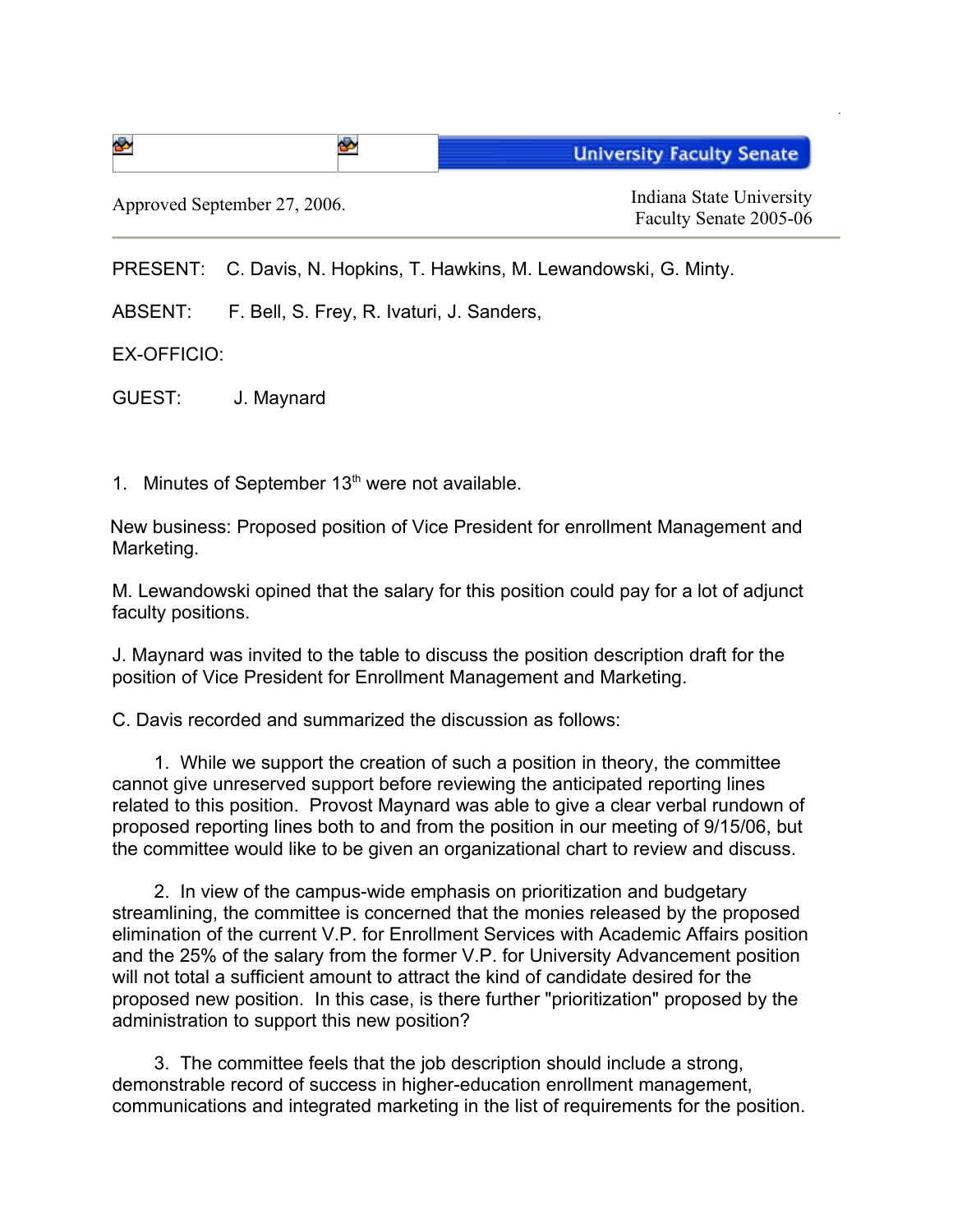One suggestion was to simply add "and demonstrated success" after "...significant leadership experience" in the first bullet point under "Requirements for the position:"

4. The committee is concerned that the listing of specific responsibilities for the position may be written in too "prescriptive" a style--appearing to dictate how the responsibilities should be carried out. Given that the desired candidate is one who will bring unique expertise to the campus, we feel it would be more effective to frame this section of the listing in terms of larger goals, leaving specific methods of reaching these goals to be determined by the new hire.

5. The committee had some questions about accountability in the position, and the mechanisms planned for evaluating the success of the chosen candidate. The analogy of an athletic coach's position was brought up--the committee feels that this person should be able to establish a "winning record" to remain in the position past a pre-determined length of time. What will the term of the contract and the measures of success be?

6. To what extent is the position to include support of graduate, as well as undergraduate, recruitment and enrollment?

7. Should the responsibility for retention of students figure so prominently in the listed duties and descriptions? Doesn't a greater responsibility for retention fall within the academic sphere?

8. The committee felt that it would be best for the search committee to include an off-campus member with expertise in evaluating data, because data provided by candidates to support claims of demonstrated success in enrollment management will need to be critically evaluated.

G. Minty suggested that committee members email concerns to him. The officers can then categorize and eliminate redundancy before presenting a draft of the advice to the committee at the next meeting.

Meeting adjourned.

Respectfully submitted, Gordon Minty for Joe Sanders, Secretary

Approved 9/27/2006

Last modified:  $\frac{1}{\mathbf{B}}$  i<sub>i</sub>